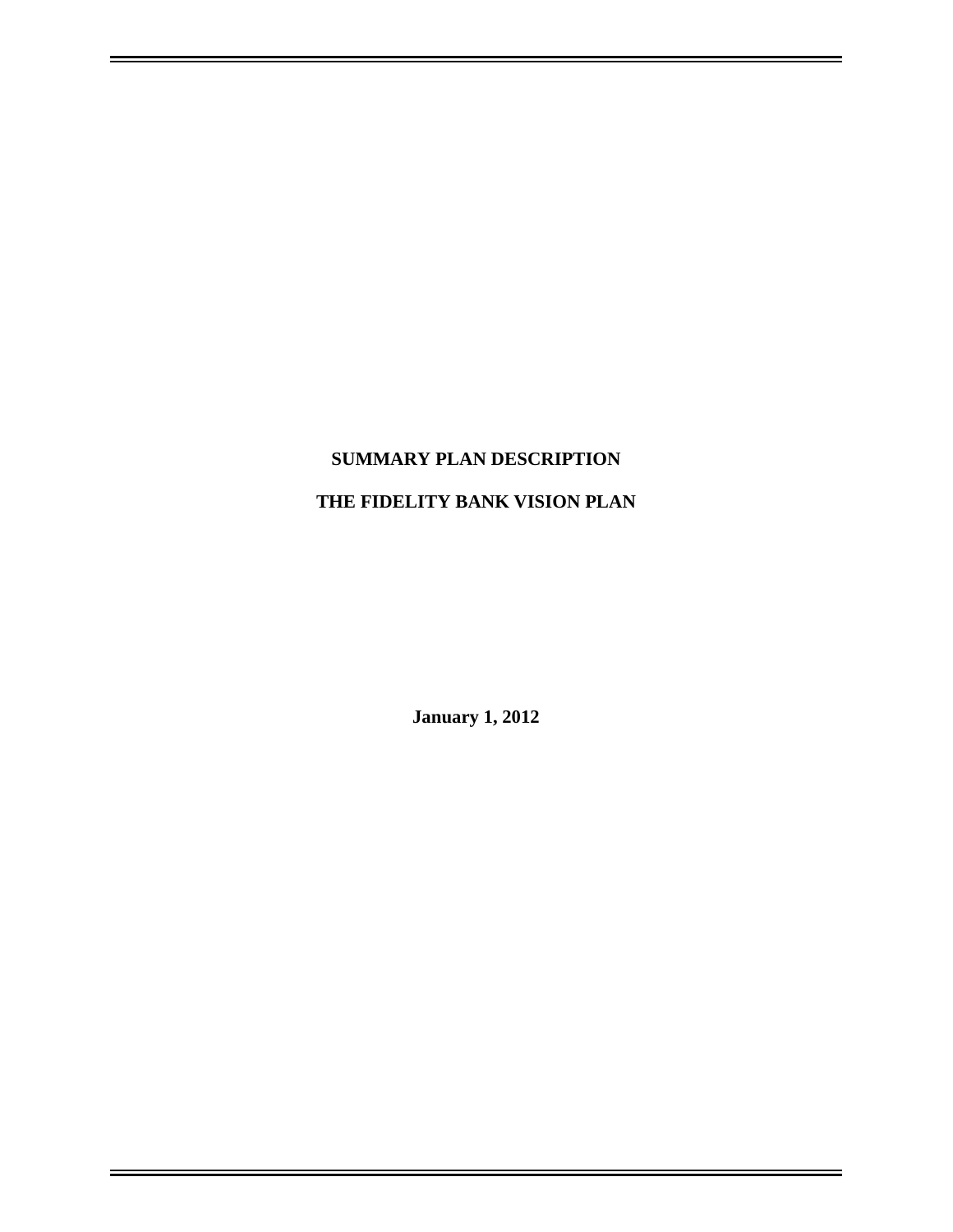#### **PURPOSE**

This document, together with certain other separate Plan documentation (*e.g.*, description of benefits, certificates of insurance, etc.) referenced in Appendix A which is distributed to each individual eligible to elect coverage provided under The Fidelity Bank Vision Plan (the "Plan"), constitutes the Summary Plan Description with respect to the Plan. In turn, this Summary Plan Description is intended to provide you with an overview of important information about the Plan.

In the event of any conflict between the terms of the Summary Plan Description and the terms of the Plan (including, but not limited to, the terms of any insurance policy or contract then in effect with respect to a given welfare or fringe benefit provided under the Plan), the terms of the Plan (and any such insurance policy or contract), along with the rules, regulations, and other procedures developed by the Plan Administrator shall control with respect to such benefits.

### **ELIGIBILITY, PARTICIPATION, AND BENEFITS**

The terms and conditions regarding eligibility and participation under the Plan with respect to the benefits provided under the Plan are set forth in the Plan documentation referenced in Appendix A which is distributed to each eligible employee.

Similarly, the terms and conditions of the benefits provided to Participants under this Plan are described in the underlying Plan documentation referenced in Appendix A which is distributed to each Participant. Such benefits shall be subject to various limitations and exclusions as set forth in the underlying Plan documentation that is distributed to each Participant.

#### **INELIGIBILITY/LOSS OF BENEFITS**

Circumstances that may result in disqualification, ineligibility, or other loss or reduction of benefits are described both in this document as well as in the Plan documentation referenced in Appendix A that is distributed to each eligible employee.

# **QUALIFIED MEDICAL CHILD SUPPORT ORDER**

A Qualified Medical Child Support Order (QMCSO) is an order by a court for one parent to provide a child or children with health insurance. If the Plan Administrator receives a QMCSO for your child or children, the Plan Administrator will contact you concerning the Plan procedures for such an order. The Plan Administrator will review such order for compliance with the law so that it can be deemed qualified. Should the order be defective, the Plan Administrator reserves the right to request changes. Contact your Plan Administrator for a complete copy of the Plan's QMCSO procedures.

#### **EMPLOYMENT RIGHTS**

Nothing in the Plan or this Summary Plan Description in any way creates an express or implied contract of employment. Your employment may be suspended, changed, or otherwise terminated by either you or the Employer at any time.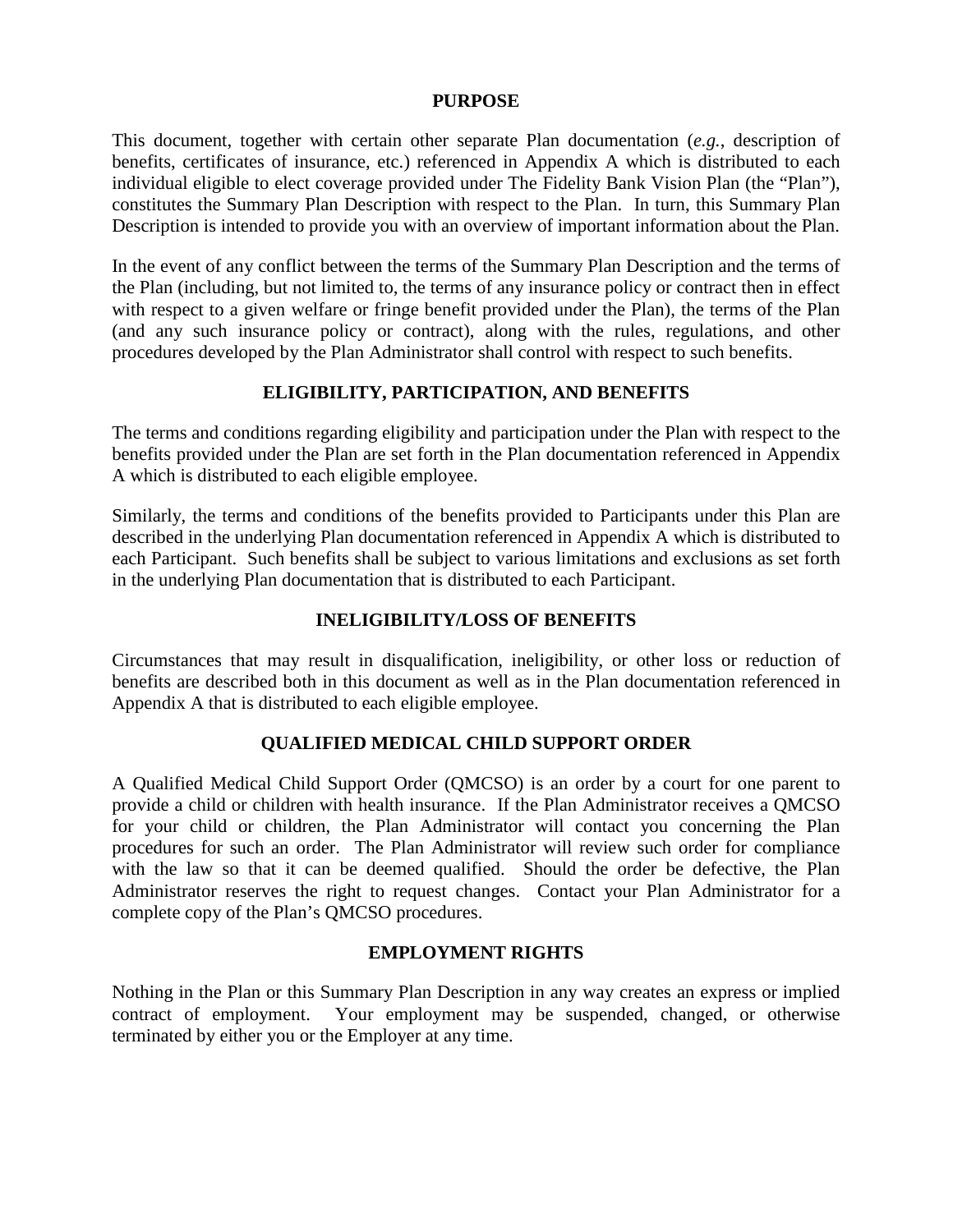#### **PLAN ADMINISTRATOR POWERS**

The Plan Administrator is empowered and authorized to make rules and regulations and establish procedures with respect to the plans and to determine or resolve all questions that may arise as to the eligibility, benefits, status and right of any person claiming benefits under the Plan. The Plan Administrator has the power and authority to construe and interpret the Plan and to correct any defect, supply any omissions, or reconcile any inconsistencies in the Plan.

You should note, however, any claim which arises under any benefit option offered by or through this Plan will be subject to the claims and review procedures set forth in the plan documentation with respect to such benefit.

# **PRIVACY OF HEALTH INFORMATION**

The Plan Sponsor honors and respects the confidentiality of all individually identifiable health information. Nevertheless, in order to operate the Plan effectively and efficiently, the Plan Sponsor needs access to such protected identifiable health information from group health benefits provided under the Plan to perform certain administrative functions with respect to the Plan. Accordingly, consistent with the terms of the Health Insurance Portability and Accountability Act of 1996 (P.L. 104-191) and its implementing regulations, the Plan Sponsor will limit its use of protected health information from any group health benefit provided under the Plan to the terms set forth in the attached Exhibit I.

In addition, the Plan Sponsor shall distribute periodically to all participants a notice that summarizes all of the Plan Sponsor's group health privacy policies. Contact your Plan Administrator for an additional copy of such group health plan privacy policies, or if you have any questions concerning such privacy policies and practices.

# **AMENDMENT OR TERMINATION OF THE PLAN**

The Employer intends to continue this Plan indefinitely. However, certain circumstances may require that this Plan be amended or terminated. The Employer expressly reserves the right to amend, modify, or terminate this Plan at any time. In the event that any such action results in the termination of coverage, then any claims incurred prior to such action shall be paid; however, to the extent allowed by law, claims incurred on or after such action shall not be paid.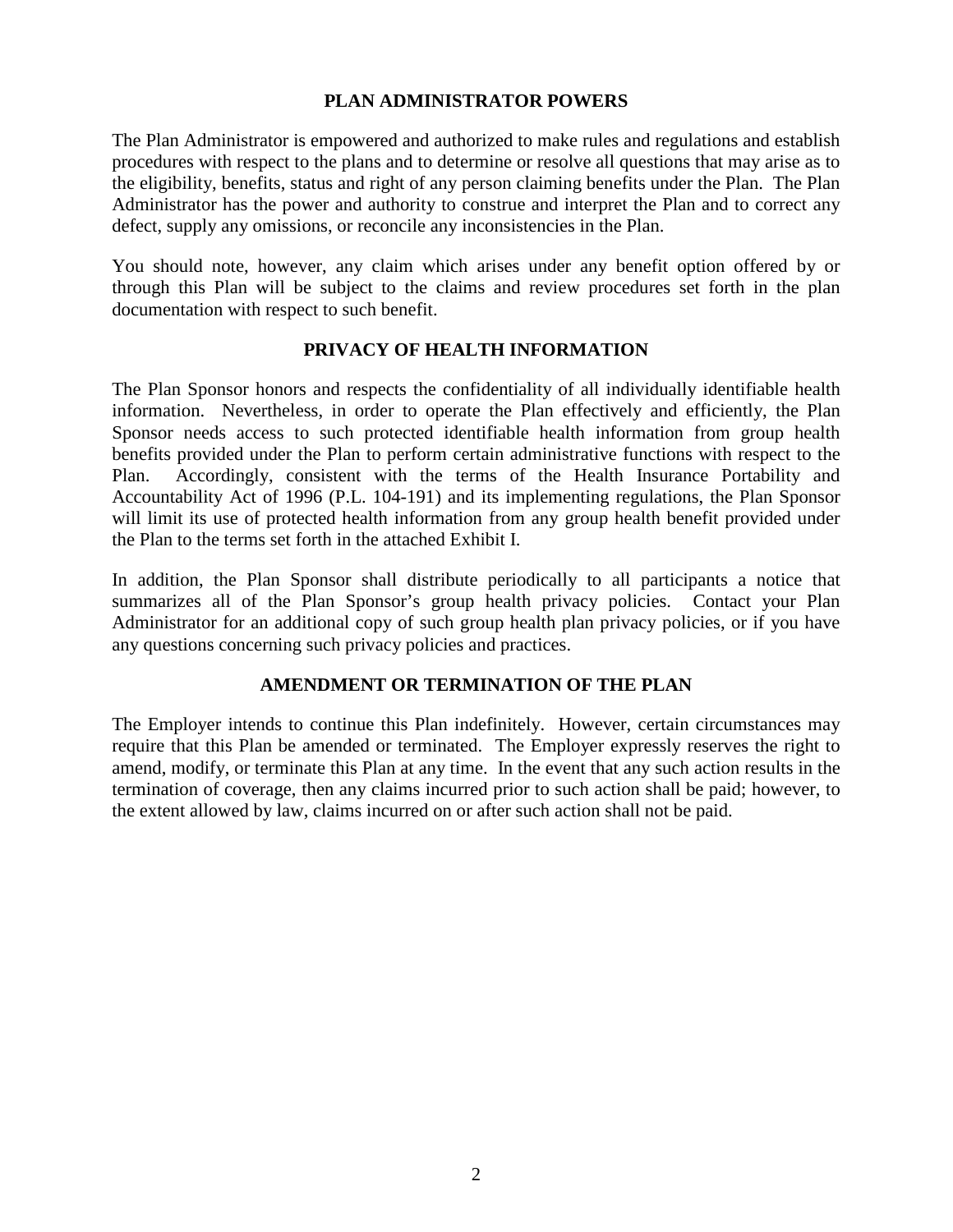#### **Exhibit I**

## **PROVISION OF PROTECTED HEALTH INFORMATION TO PLAN SPONSOR**

Scope and Purpose**.** The Company (hereinafter the "Plan Sponsor") sponsors the Plan, which includes certain group health benefits (hereinafter the "Plan"). This Exhibit shall apply with respect to any health benefits that are provided to individuals participating under the Plan ("Health Plan Participants").

In order for the Plan to operate effectively and efficiently, Plan Sponsor, using its own employees and/or agents and subcontractors, needs access to the individually identifiable health information of Health Plan Participants to perform certain administrative functions with respect to the Plan. When such health information is provided from the Plan to the Plan Sponsor, it is Protected Health Information ("PHI").

In turn, the Health Insurance Portability and Accountability Act of 1996, Public Law 104-191 ("HIPAA"), and its implementing regulations restrict Plan Sponsor's ability to use and disclose PHI. For purposes of this Exhibit, PHI is individually identifiable health information related to a Health Plan Participant's past, present, or future health condition, the health care services provided to a Health Plan Participant, or the past, present, or future payments made for a Health Plan Participant's health care, which is created or received by a health care provider that electronically transmits such information, a health care clearinghouse, or a health plan.

Plan Sponsor shall have access to PHI from the Plan only as permitted under this Exhibit, or as otherwise required or permitted by HIPAA.

Permitted Disclosure of Enrollment/Disenrollment Information. The Plan (or a health insurance issuer or HMO with respect to the Plan) may disclose to Plan Sponsor information on whether the individual is participating in the Plan, or is enrolled in or has disenrolled from a health insurance issuer or HMO offered by the Plan.

Permitted Uses and Disclosures of Summary Health Information. The Plan (or a health insurance issuer or HMO with respect to the Plan) may disclose Summary Health Information to Plan Sponsor, provided Plan Sponsor requests the Summary Health Information for the purpose of (a) obtaining premium bids from health plans for providing health insurance coverage under the Plan; or (b) modifying, amending, or terminating the Plan.

For purposes of this Exhibit, "Summary Health Information" means information that (a) summarizes the claims history, claims expenses, or type of claims experienced by individuals for whom Plan Sponsor has provided health benefits under the Plan (or predecessor health care arrangement); and (b) from which various identifying elements described in 45 C.F.R. §164.514(b)(2)(i) has been deleted, except that the geographic information described in 45 C.F.R. §164.514(b)(2)(i)(B) need only be aggregated to the level of a five-digit zip code.

Permitted Uses and Disclosure of PHI for Certain Other Plan Administration Functions. Unless otherwise permitted by law, and subject to the conditions of disclosure and obtaining written certification as described below, the Plan (or a health insurance issuer or HMO on behalf of the Plan) may disclose PHI to Plan Sponsor, provided Plan Sponsor uses or discloses such PHI only for certain Plan Administration Functions. "Plan Administration Functions" means certain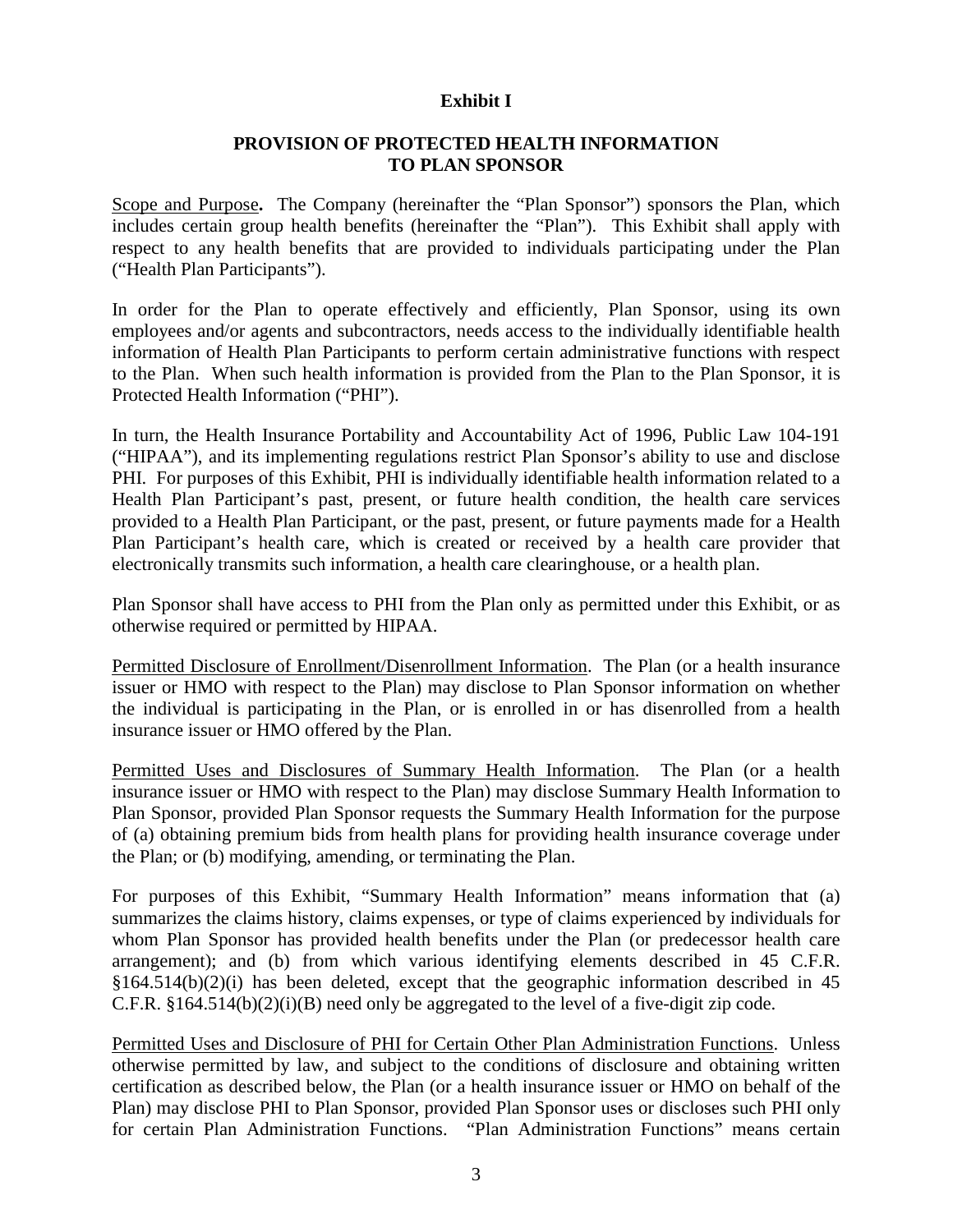administration functions performed by Plan Sponsor on behalf of the Plan, such as claims processing, quality assurance, auditing of the Plan and its vendors, and management of carve-out health plans (such as vision or dental). In no event, however, shall Plan Administration Functions include functions performed by Plan Sponsor in connection with any other benefit or benefit plan of Plan Sponsor, or any employment-related functions. For purposes of this section, "claims processing" shall include investigating, auditing, and otherwise administering and facilitating the payment of Plan claims with respect to health benefits from payers of such claims (including, but not limited to, providing advocacy and troubleshooting assistance to Health Plan Participants and beneficiaries, the coordination of benefits, determination of cost sharing amounts, and subrogation of health benefit claims), and obtaining payment on behalf of Plan Sponsor under a contract for stop-loss or reinsurance being utilized with respect to the health care benefits being provided under the Plan.

Notwithstanding the provisions of this Plan to the contrary, in no event shall Plan Sponsor be permitted to use or disclose PHI in a manner that is inconsistent with 45 C.F.R. §164.504(f).

Conditions of Disclosure for Certain Other Plan Administration Functions. Plan Sponsor agrees that with respect to any PHI (other than enrollment / disenrollment information and Summary Health Information, which are not subject to these restrictions) disclosed to it by the Plan (or a health insurance issuer or HMO on behalf of the Plan) Plan Sponsor shall:

- (1) Not use or further disclose the PHI other than as permitted or required by the Plan or as required by law.
- (2) Ensure that any agent, including a subcontractor, to whom it provides PHI received from the Plan, agrees to the same restrictions and conditions that apply to Plan Sponsor with respect to PHI.
- (3) Not use or disclose the PHI for employment-related actions and decisions or in connection with any other benefit or employee benefit plan of Plan Sponsor.
- (4) Report to the Plan any use or disclosure of the information that is inconsistent with the uses or disclosures provided for of which it becomes aware.
- (5) Make available PHI to comply with HIPAA's right to access in accordance with 45 C.F.R. §154.524.
- (6) Make available PHI for amendment and incorporate any changes to PHI in accordance with 45 C.F.R. §164.526.
- (7) Make available the information required to provide an accounting of disclosures in accordance with 45 C.F.R. §164.528.
- (8) Make its internal practices, books, and records relating to the use and disclosure of PHI received from the Plan available to the Secretary of the United States Department of Health and Human Services for purposes of determining compliance by the Plan with HIPAA's privacy requirements.
- (9) If feasible, return or destroy all PHI received from the Plan that Plan Sponsor still maintains in any form and retain no copies of such information when no longer needed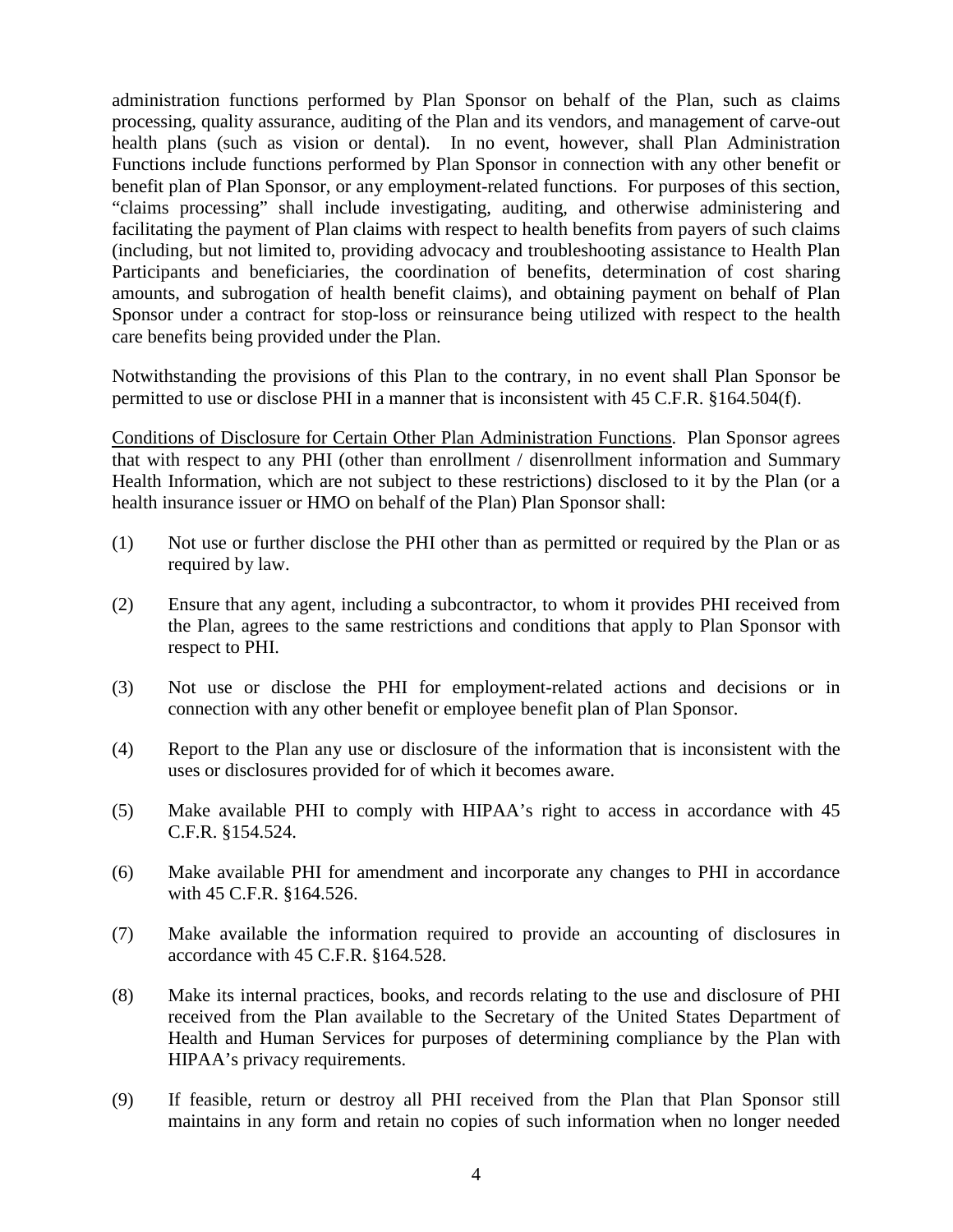for the purpose for which disclosure was made, except that, if such return or destruction is not feasible, limit further uses and disclosures to those purposes that make the return or destruction of the information infeasible.

(10) Ensure that the adequate separation between the Plan and Plan Sponsor (*i.e.*, the "firewall"), required in  $45$  C.F.R.  $\S 504(f)(2)(iii)$ , is satisfied.

Adequate Separation Between Plan and Plan Sponsor. Plan Sponsor shall allow only the following employees or other persons (including third parties) access to PHI:

> Vice President of Human Resources HR Generalist HR/Payroll Coordinator HR Administrative Assistant

No other persons shall have access to PHI. These specified persons (or classes of persons) shall only have access to and use PHI to the extent necessary to perform the plan administration functions that Plan Sponsor performs on behalf of the Plan. In the event that any of these specified persons do not comply with the provisions of this Section EIII.5, then (a) if such person is an employee of Plan Sponsor, that person shall be subject to disciplinary action by Plan Sponsor for non-compliance pursuant to Plan Sponsor's employee discipline and termination procedures, and (b) if such person is not an employee of Plan Sponsor, that person shall be subject to disciplinary action by Plan Sponsor pursuant to the terms of the business associate agreement that shall be in place between such person and the Plan and Plan Sponsor.

Certification of Plan Sponsor The Plan (or a health insurance issuer or HMO with respect to the Plan) shall disclose PHI to Plan Sponsor only upon the receipt of a certification by Plan Sponsor that the Plan has been amended to incorporate the provisions of 45 C.F.R. §164.504(f)(2)(ii), and that the Plan Sponsor agrees to the conditions of disclosure as set forth above.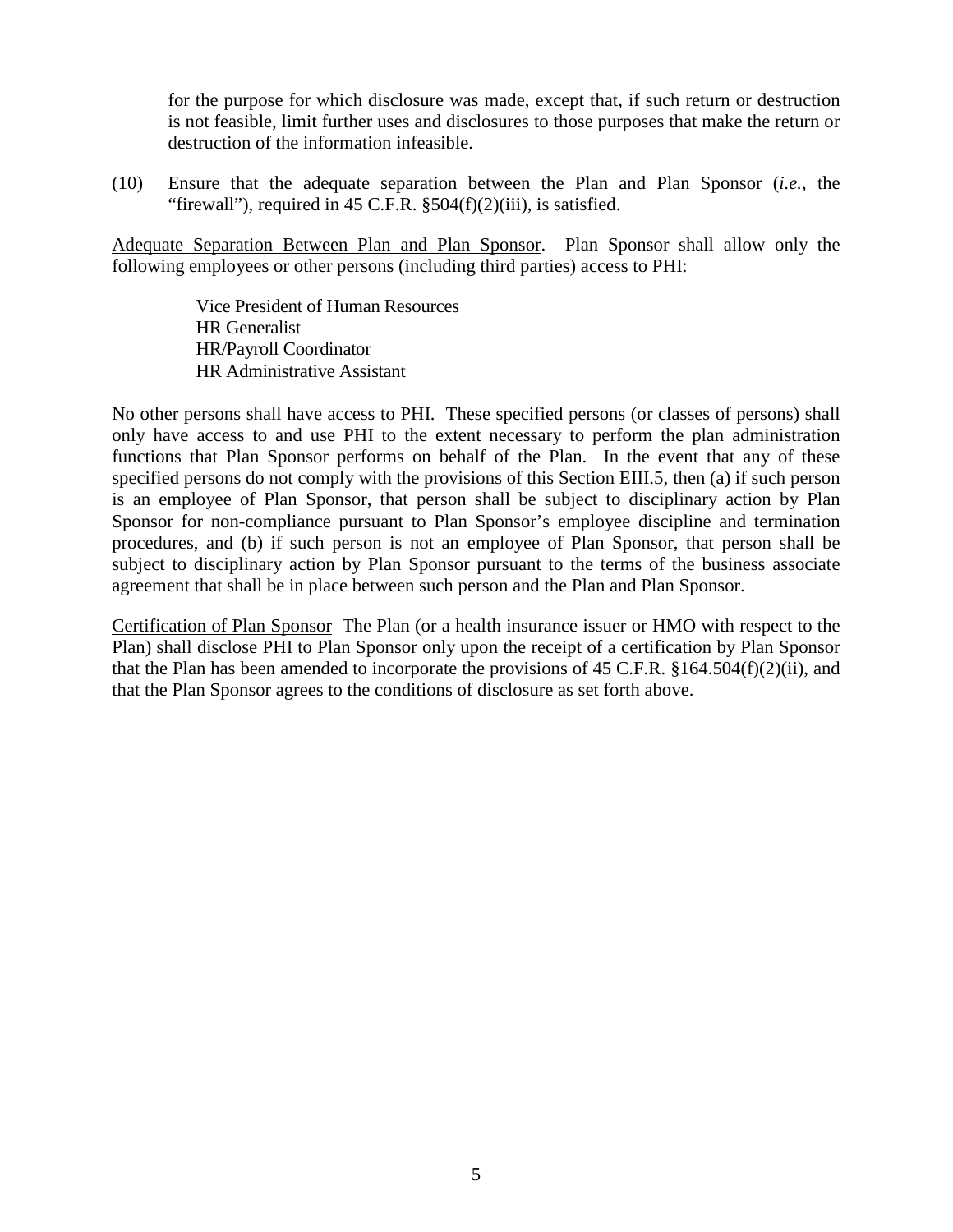# **Appendix A**

#### **WELFARE BENEFITS PROVIDED UNDER PLAN**

Effective as of January 1, 2012

The underlying Welfare Benefits maintained by the Employer under this Plan are listed in the first column below, a description of such benefits is listed in the second column below, any associated documents relating to such benefits are listed in the third column below, and the policy number along with the name and address of any insurer providing such benefits are listed in the fourth column below, as follows:

| <b>Underlying</b><br><b>Welfare Benefit</b> | <b>Welfare Benefits</b><br><b>Provided</b> | <b>Associated Documents</b>     | Policy Number, Name &<br><b>Address of Insurer</b><br>(if applicable) |
|---------------------------------------------|--------------------------------------------|---------------------------------|-----------------------------------------------------------------------|
| Vision                                      | Group Vision Insurance                     | <b>Superior Vision</b>          | Policy No: 28272                                                      |
|                                             |                                            | Certificate of Coverage and SPD |                                                                       |
|                                             |                                            |                                 |                                                                       |
|                                             |                                            |                                 |                                                                       |
|                                             |                                            |                                 |                                                                       |
|                                             |                                            |                                 |                                                                       |
|                                             |                                            |                                 |                                                                       |
|                                             |                                            |                                 |                                                                       |
|                                             |                                            |                                 |                                                                       |
|                                             |                                            |                                 |                                                                       |
|                                             |                                            |                                 |                                                                       |